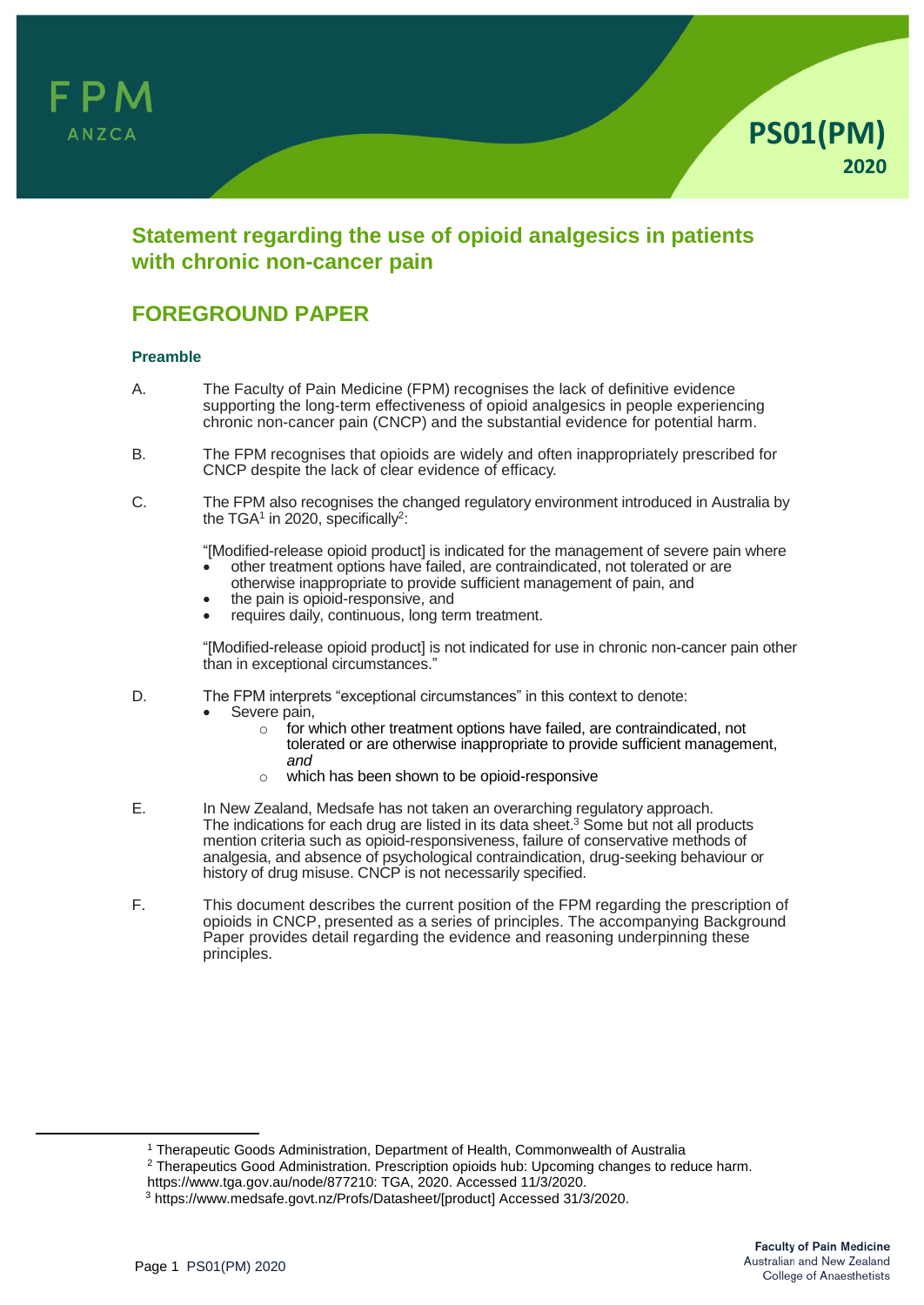## **PRINCIPLES**

### **1. GENERAL PRINCIPLES INFORMING THE MANAGEMENT OF PATIENTS WITH CHRONIC NON-CANCER PAIN**

- 1.1 Careful assessment of the social, psychological and biomedical contributors<sup>4</sup> to the person's presentation should be undertaken to inform a management plan for people with CNCP.
- 1.2 The first line of therapy for CNCP involves engaging the person to develop pain selfmanagement skills<sup>5</sup>.
- 1.3 Second line therapies in CNCP include drug treatment which, while not a core component of a management plan, may play a role in facilitating functional goals and maintaining social roles including employment.
- 1.4 Drug treatment for the patient with CNCP is only ever part of a multimodal plan towards self-management and should be prescribed on a time-limited basis.
- 1.5 Drug treatment with opioids in patients with CNCP may be considered in the exceptional circumstances described in Preamble point D above.

## **2. PRINCIPLES INFORMING THE PRESCRIPTION OF OPIOIDS TO PATIENTS WITH CHRONIC NON-CANCER PAIN**

### **2.1 General**

- 2.1.1 Opioid treatment in CNCP is always an ongoing individual trial of therapy. Prescription of opioids, in the context of Principle 1.5 above, is contingent upon:
	- demonstration of benefit;
	- active surveillance for harms; and<br>• periodic attempts at dose minimisation
	- periodic attempts at dose minimisation.
- 2.1.2 It is the responsibility of each prescriber to be thoroughly acquainted with:
	- the clinical pharmacology of the opioid(s) to be prescribed;
		- the efficacy and harms of those opioids;
		- the interactions of opioids with other drugs; and
		- the regulatory requirements imposed by the jurisdiction in which they practise.
- 2.1.3 The aim of an opioid analgesic trial is to discover the individual's responsiveness to this therapy in terms of improved quality of life. This requires clear articulation of the goals of the trial, including an agreement that if the goals are not met, then this treatment will be withdrawn. 6

Such goals extend beyond pain relief alone, to include improvement in activity and participation.<sup>7</sup> Goals need to be negotiated according to the individual's wishes and capability.

- 2.1.4 Opioid treatment requires regular, documented assessment that addresses the "5As":
	- analgesia
	- activity
	- adverse effects
	- affect
	- aberrant behaviour

<sup>4</sup> Sociopsychobiomedical Assessment. Faculty of Pain Medicine, ANZCA, Curriculum 2015-. [http://fpm.anzca.edu.au/training/2015-training-program.](http://fpm.anzca.edu.au/training/2015-training-program) 2015.

1

<sup>&</sup>lt;sup>5</sup> Pain self-management skills development is a process where a person to learns ways to manage their symptoms and achieve goals (Nicholas & Blyth. Pain Management, 2016;6(1):75-88).

<sup>&</sup>lt;sup>6</sup> This could be incorporated into an "opioid contract".

<sup>&</sup>lt;sup>7</sup> The International Classification of Functioning Disability and Health model (ICF) describes body functions, activities and participation.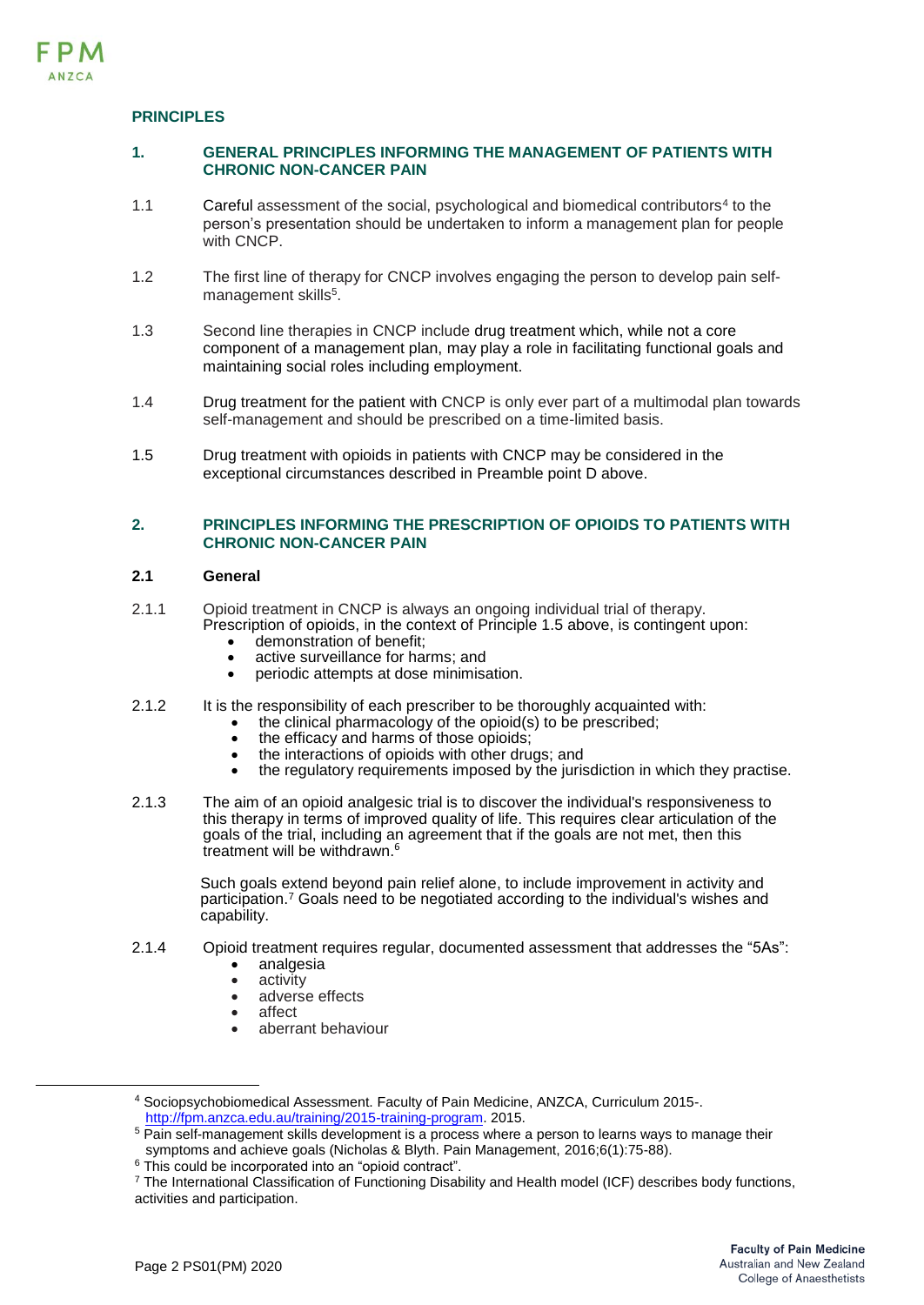

- 2.1.5 The criteria for "opioid-responsiveness" may include but are not limited to:
	- a. increase in function, as determined by an agreed activity or set of activities, assisted by instruments such as BPI<sup>8</sup> or PEG<sup>9</sup>
	- b. absence of limiting side-effects, especially those that might interfere with sleep, learning and active self-management
	- c. reduction in pain, quantified by instruments such as BPI, PEG, VAS<sup>10</sup>, NRS<sup>11</sup>
	- d. sustained response over time, not requiring dose escalation
- 2.1.6 If goals are met during a trial, then it is important to determine the lowest dose of opioid that is associated with sustained benefit. This dose may not be zero.
- 2.1.7 If the opioid trial goals are not met, then a process of weaning should be commenced. Specific weaning strategies in the context of transition to self-management include:
	- 2.1.7.1 In situations where opioid therapy has been maintained for a long time without meaningful improvement in function, the desired outcome is weaning to cessation if possible. One practical strategy is to reduce the daily opioid dose each month by 10-25%.
	- 2.1.7.2 If weaning is required after a shorter period of opioid therapy, such as after failure to achieve the goals of an opioid trial, or after a negotiated treatment phase for acute pain, then a faster rate of weaning is generally appropriate. One option is a step-wise reduction of the daily opioid dose each week by 10- 25%.
	- 2.1.7.3 If weaning is required in response to significant adverse effects or opioid misuse, then daily step-wise reduction may be more appropriate. Alternatively, immediate opioid cessation and pharmacological treatment of withdrawal symptoms can be considered.
	- 2.1.7.4 If an attempt at opioid weaning has proven unsuccessful, then the rate can be slowed. This can be achieved by reducing the size of the dose reduction and/or by increasing the time spent at each dose level (e.g. 2 or 3 months between reductions).
	- 2.1.7.5 In cases where it becomes apparent during weaning that the primary problem is opioid dependence rather than pain, involvement of an Addiction Medicine service is recommended.
	- 2.1.7.6 Use of complex pharmacological treatments to assist weaning should be undertaken only by practitioners accredited in such treatment modalities.
- 2.1.8 During the period of opioid weaning,
	- ongoing attempts to develop pain self-management skills remain important
	- compliance with regulatory requirements remains essential
	- limited dispensing and urine drug screening may be considered.

#### **2.2 Additional principles underpinning management of the patient already established on opioids (the "inherited" or "legacy" patient)**

- 2.2.1 Reassessment of the social, psychological and biomedical contributors to the person's presentation should be performed and repeated over time.
- 2.2.2 Consolidation of all opioid formulations to one opioid formulation should be undertaken, guided by contemporary equianalgesic tables.<sup>12</sup>

 $\overline{a}$ 

<sup>&</sup>lt;sup>8</sup> BPI: Brief Pain Inventory (Tai G, Jensen MP, Thornberg JI, Shouti BF. Validation of the Brief Pain Inventory for chronic non-malignant pain. J Pain 2004(2); 5:133-137.)

<sup>9</sup> PEG Pain-Enjoyment-General Activity scale of pain intensity and interference (Krebs EE, Lorenz KA, Bair MJ, et al. Development and Initial Validation of the PEG, a Three-item scale Assessing Pain Intensity and Interference. J Gen Intern Med 2009; 24(6): 733- 738.)

<sup>10</sup> VAS: visual analogue (pain) scale

<sup>&</sup>lt;sup>11</sup> NRS: numerical rating (pain) scale

 $12$ As per FPM Opioid Calculator app v 2.7.1 and document [www.fpm.anzca.edu.au/documents/opioid-doseequivalence.pdf]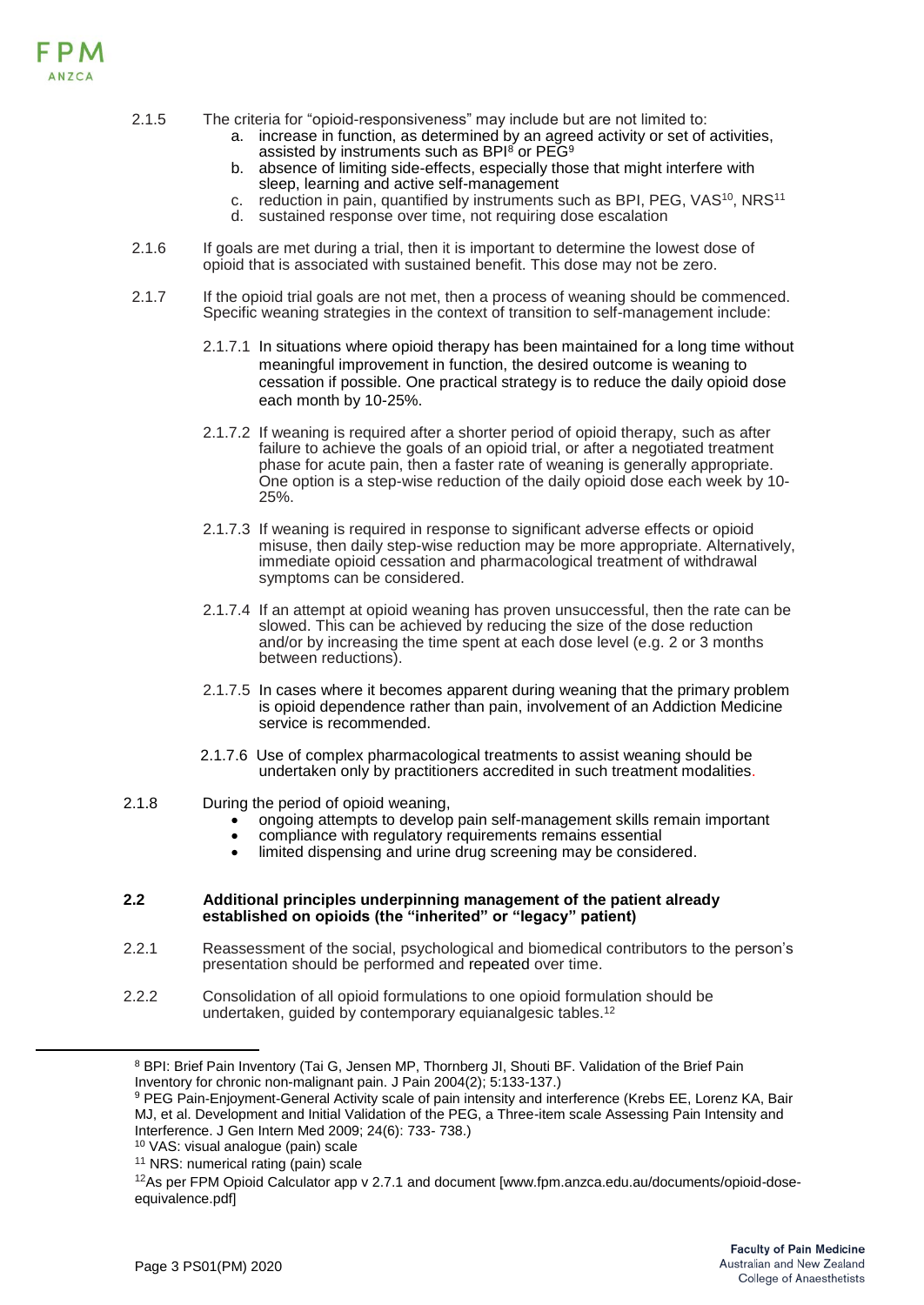#### **2.3 Additional principles underpinning initiating a trial in an opioid-naïve patient**

- 2.3.1 A trial of opioid drug treatment may be considered after comprehensive assessment and trials of non-drug therapy and non-opioid drug treatment, as part of a multimodal plan facilitating self-management, according to principles 1.5 and 2.1.1 above.
- 2.3.2 Although short-acting opioids may be useful in determining initial opioidresponsiveness in CNCP, as in 2.1.5 above, they should not be prescribed over the longer term, out of consideration for the development of tolerance and the potential for positive reinforcement of drug-taking behaviour. A definitive trial should be determined using long-acting or modified-release opioid preparations.
- 2.3.3 Transdermal fentanyl should not be initiated in CNCP.
- 2.3.4 Ascertainment of opioid-responsiveness by titration of dose should be achievable within two months of initiation.
- 2.3.5 Opioid-responsiveness should be evident at oral morphine equivalent (OME) doses ≤ 60mg per day.<sup>13,14</sup> If doses exceed this, specialist consultation should be sought.

#### **2.4 Response to difficulty achieving or maintaining therapeutic goals in an opioid trial**

- 2.4.1 Difficulty in establishing opioid-responsiveness in the context of the individually tailored goals of an opioid trial, as defined above, may be attributable to pharmacodynamic, pharmacokinetic or behavioural factors.
	- Pharmacodynamic factors, such as non-responsiveness of distress or development of intolerable adverse effects, and pharmacokinetic factors, such as insufficient (or excessive) duration of effect, may respond to change in opioid preparation or change in dosing regimen.
	- Behavioural factors, such as poor activity pacing, may respond to reinforcement of pain self-management skills.
- 2.4.2 Variations in stability of dose and responsiveness over time, including apparent increase in dose requirements may reflect change in the underlying biomedical contribution, development of tolerance, changes in mood, social circumstances or other stressors, or development of aberrant drug-taking behaviour. Such situations require comprehensive reassessment.
- 2.4.3 Actions arising out of such reassessment may include:
	- recalibration of goals of therapy
	- reconsideration of other modes of therapy
	- consultation with colleague(s)
	- opioid reduction to the minimum effective dose or cessation

 $\overline{a}$ 

<sup>&</sup>lt;sup>13</sup> NSW Therapeutic Advisory Group Inc., Preventing and managing problems with opioid prescribing for chronic non-cancer pain. NSW TAG: Sydney, 2015

<sup>14</sup> http://www.aci.health.nsw.gov.au/chronic-pain/health-professionals/quick\_steps\_through\_opioid\_management